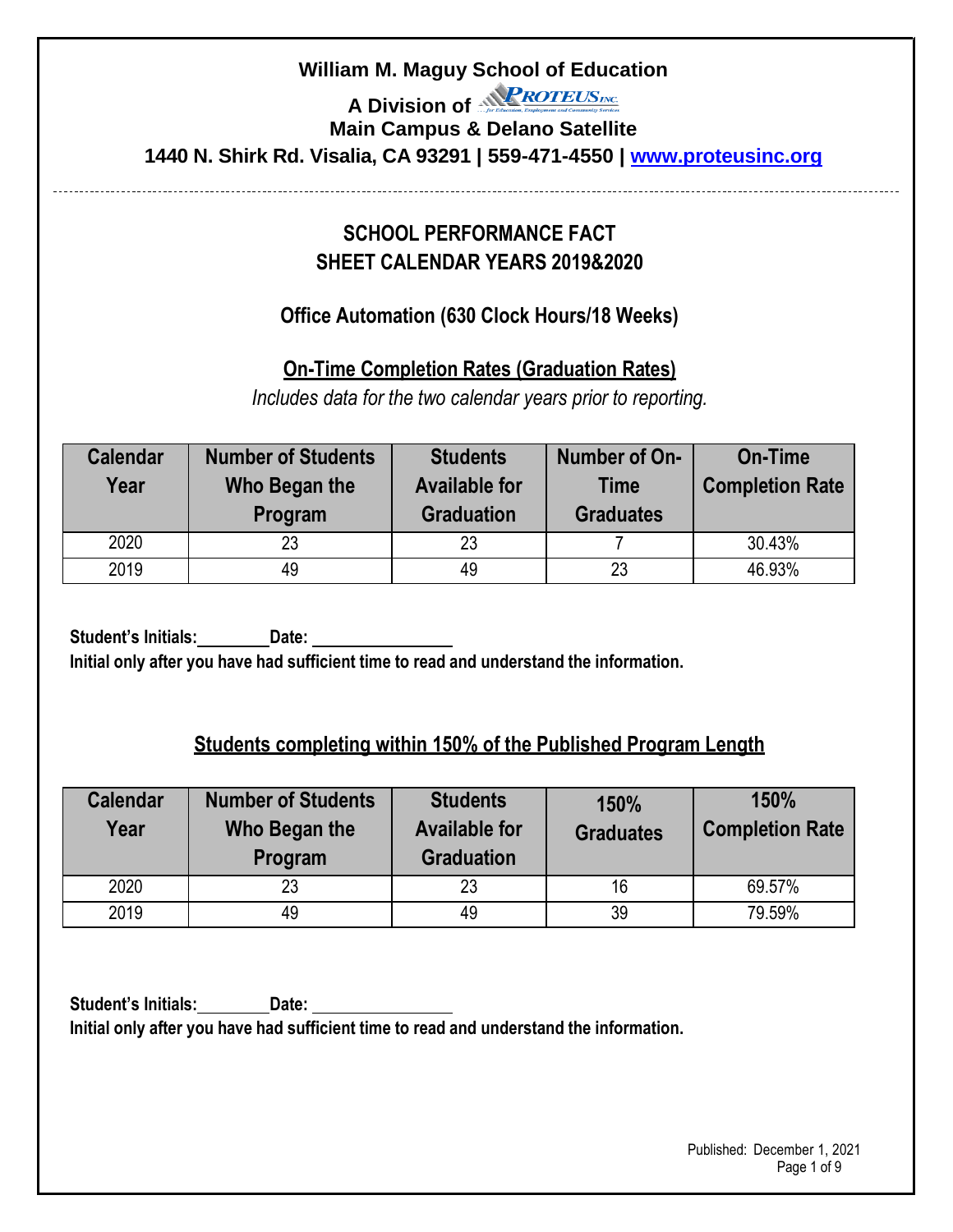A Division of *<u>AROTEUSne</u>* 

**Main Campus & Delano Satellite**

**1440 N. Shirk Rd. Visalia, CA 93291 | 559-471-4550 | [www.proteusinc.org](http://www.proteusinc.org/)**

### **Job Placement Rates** *(includes data for the two calendar years prior to reporting)*

| <b>Calendar</b><br>Year | <b>Number of</b><br><b>Students</b><br><b>Who</b><br><b>Began the</b><br>Program | <b>Number of</b><br><b>Graduates</b> | <b>Graduates</b><br><b>Available for</b><br>Employed<br>in the<br><b>Employment</b><br><b>Field</b><br>16 |    | <b>Graduates Placement Rate</b><br>$\frac{0}{0}$<br><b>Employed in</b><br>the<br><b>Field</b> |
|-------------------------|----------------------------------------------------------------------------------|--------------------------------------|-----------------------------------------------------------------------------------------------------------|----|-----------------------------------------------------------------------------------------------|
| 2020                    | 23                                                                               | 16                                   |                                                                                                           |    | 56.25%                                                                                        |
| 2019                    | 49                                                                               | 39                                   | 39                                                                                                        | 23 | 58.97%                                                                                        |

You may obtain from the institution a list of the employment positions determined to be in the field for which a student received education and training. (A list can be obtained from the school, please ask a representative.)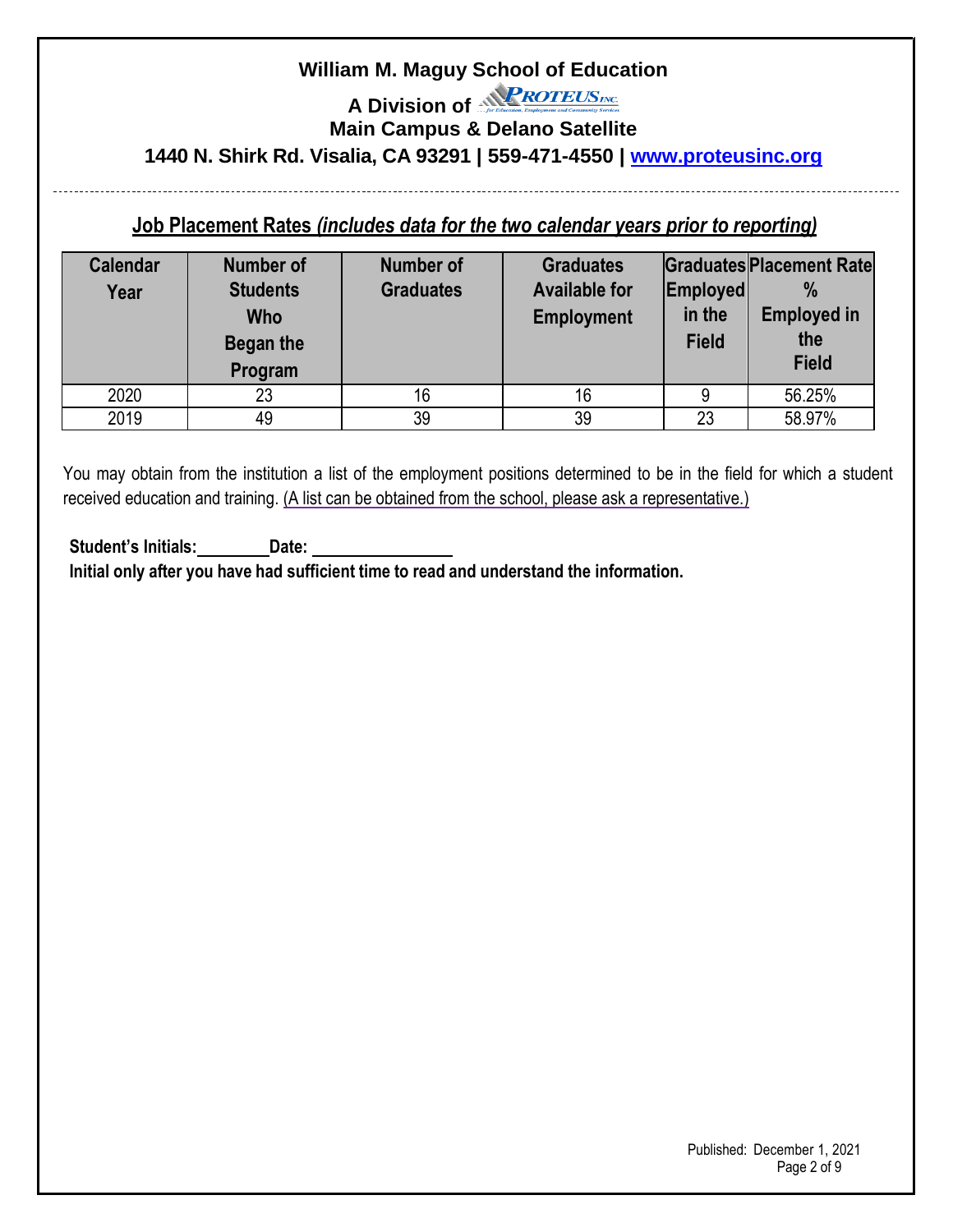A Division of *<u>PROTEUSne*</u>

**Main Campus & Delano Satellite**

## **1440 N. Shirk Rd. Visalia, CA 93291 | 559-471-4550 | [www.proteusinc.org](http://www.proteusinc.org/)**

# **Gainfully Employed Categories (***includes data for the two calendar years prior to reporting)*

| <b>Part-Time vs. Full-Time Employment</b>                                                          |  |                                                                                                 |                                                                  |  |  |  |
|----------------------------------------------------------------------------------------------------|--|-------------------------------------------------------------------------------------------------|------------------------------------------------------------------|--|--|--|
| <b>Calendar Year</b><br><b>Graduate Employed</b><br>in the Field<br>20-29 Hours Per<br><b>Week</b> |  | <b>Graduates</b><br><b>Employed in the</b><br><b>Field at Least 30</b><br><b>Hours Per Week</b> | <b>Total Graduates</b><br><b>Employed in the</b><br><b>Field</b> |  |  |  |
| 2020                                                                                               |  |                                                                                                 |                                                                  |  |  |  |
| 2019                                                                                               |  | 18                                                                                              | 23                                                               |  |  |  |

#### **Single Position vs. Concurrent Aggregated Position**

| <b>Calendar Year</b> | <b>Graduate Employed</b><br>In the Field in a single<br><b>Position</b> | <b>Graduates</b><br><b>Employed in the</b><br><b>Field Concurrent</b><br><b>Aggregated</b> | <b>Total Graduates</b><br><b>Employed in the</b><br><b>Field</b> |
|----------------------|-------------------------------------------------------------------------|--------------------------------------------------------------------------------------------|------------------------------------------------------------------|
| 2020                 |                                                                         |                                                                                            |                                                                  |
| 2019                 | 23                                                                      |                                                                                            | 23                                                               |

#### **Self-Employed / Freelance Positions**

| <b>OUT ETHOLOGY TOURING I OUTIONS</b><br><b>Calendar Year</b><br><b>Graduate Employed who are Self-</b><br><b>Employed or Working Freelance</b> |  | <b>Total Graduates</b><br><b>Employed in the Field</b> |
|-------------------------------------------------------------------------------------------------------------------------------------------------|--|--------------------------------------------------------|
| 2020                                                                                                                                            |  |                                                        |
| 2019                                                                                                                                            |  |                                                        |

#### **Institutional Employment**

| <b>Calendar Year</b> | <b>Graduate Employed in the Field who are</b><br><b>Employed by the Institution, an Employer</b><br>Owned by the Institution, or an Employer<br>who Shares Ownership with the Institution. | <b>Total Graduates</b><br><b>Employed in the Field</b> |
|----------------------|--------------------------------------------------------------------------------------------------------------------------------------------------------------------------------------------|--------------------------------------------------------|
| 2020                 |                                                                                                                                                                                            |                                                        |
| 2019                 |                                                                                                                                                                                            | 23                                                     |

**Student's Initials: Date:**

**Initial only after you have had sufficient time to read and understand the information.**

Published: December 1, 2021 Page 3 of 9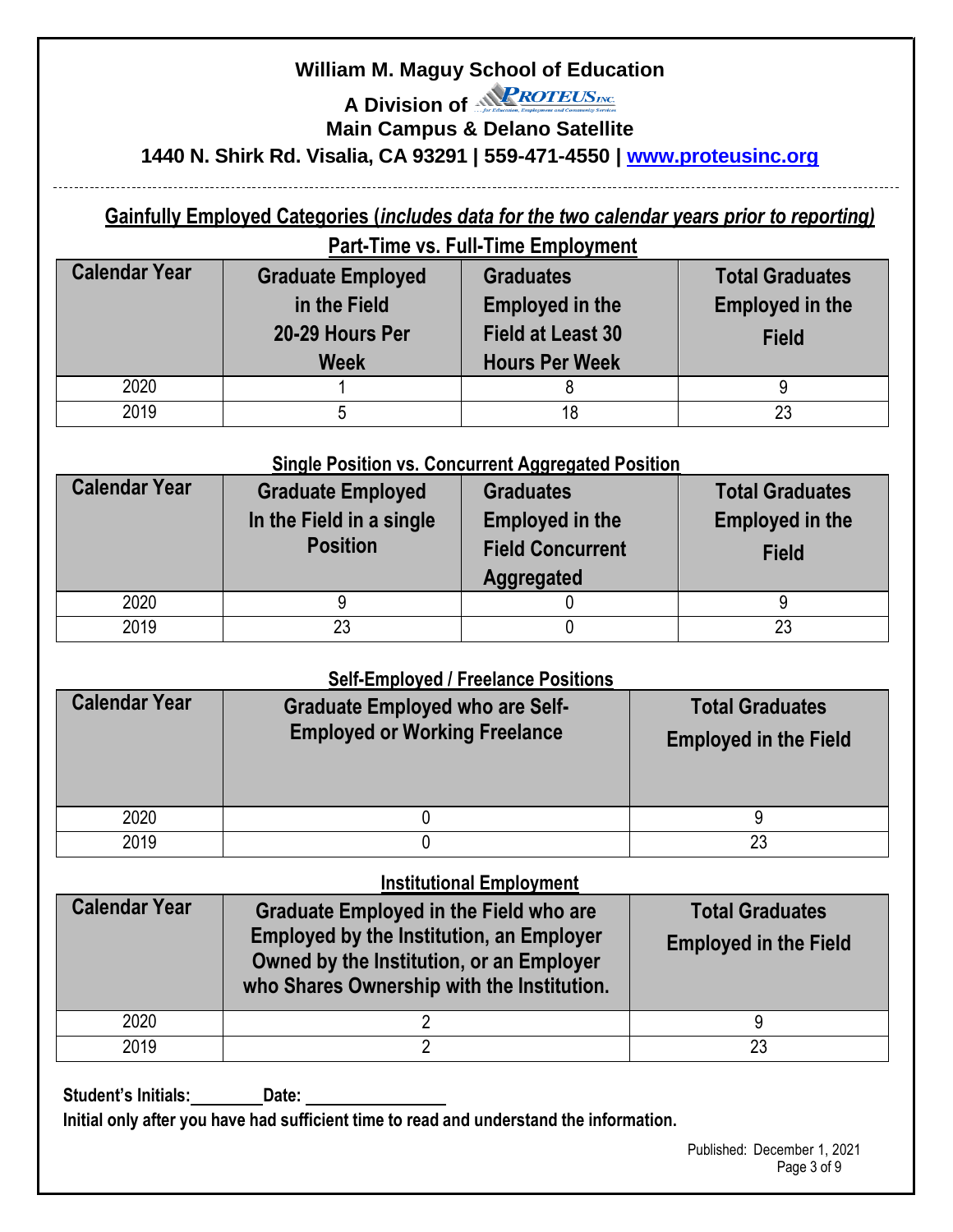# **William M. Maguy School of Education**  A Division of *<u>PROTEUSne*</u> **Main Campus & Delano Satellite 1440 N. Shirk Rd. Visalia, CA 93291 | 559-471-4550 | [www.proteusinc.org](http://www.proteusinc.org/)**

### **License Examination Passage Rates** *(includes data for the two calendar years prior to reporting)*

| <b>Calendar</b><br>Year | Number of<br><b>Graduates in</b><br><b>Calendar Year</b> | Number of<br><b>Graduates</b><br><b>Taking Exam</b> | <b>Number Who</b><br><b>Passed First</b><br><b>Available Exam</b> | <b>Number Who</b><br><b>Failed First</b><br><b>Available</b><br>Exam | <b>Passage</b><br><b>Rate</b> |
|-------------------------|----------------------------------------------------------|-----------------------------------------------------|-------------------------------------------------------------------|----------------------------------------------------------------------|-------------------------------|
| 2020                    |                                                          |                                                     |                                                                   |                                                                      |                               |
| 2019                    |                                                          |                                                     |                                                                   |                                                                      |                               |

Licensure examination does not apply to the Office Automation Program.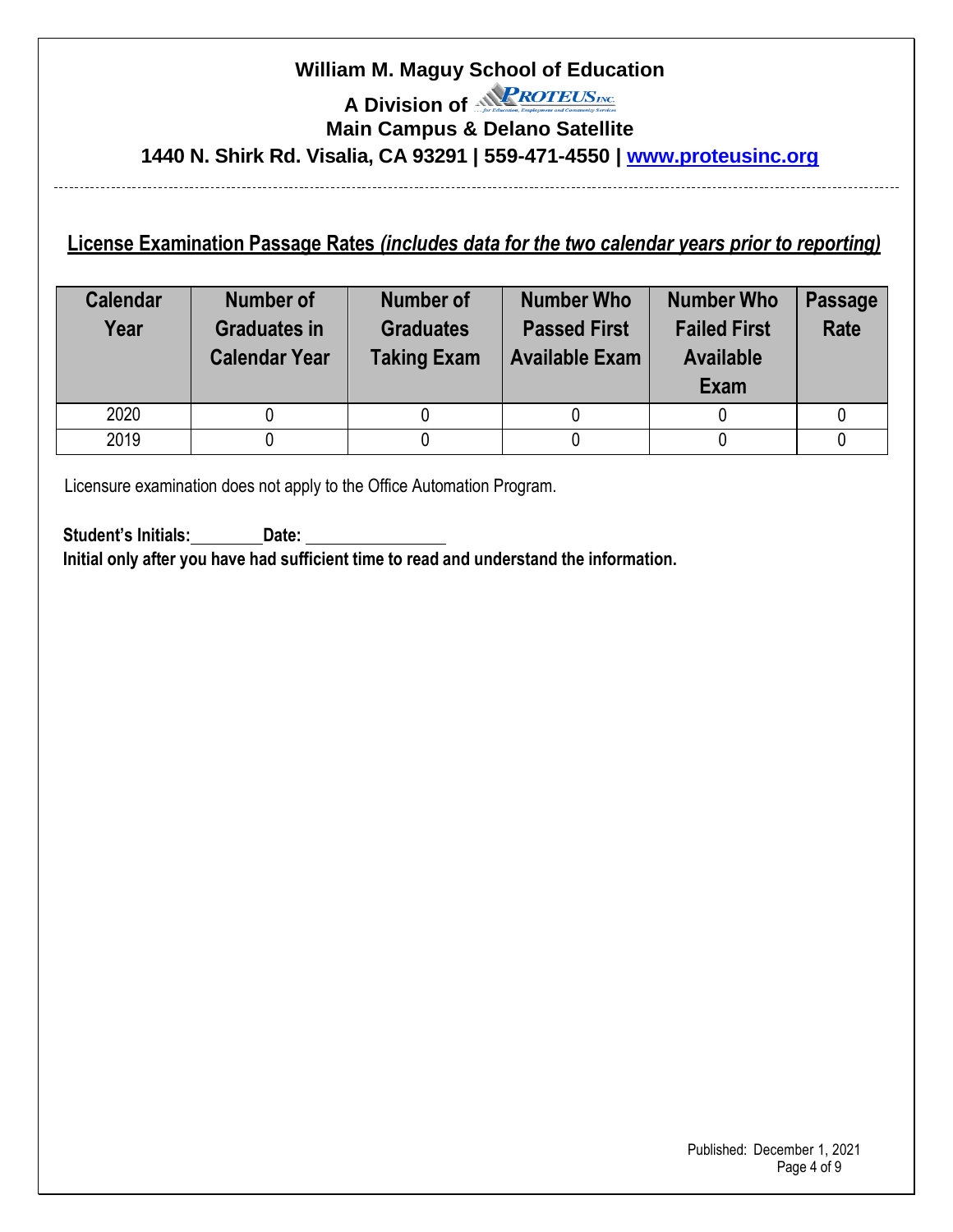A Division of *<u>AROTEUSne*</u>

**Main Campus & Delano Satellite**

**1440 N. Shirk Rd. Visalia, CA 93291 | 559-471-4550 | [www.proteusinc.org](http://www.proteusinc.org/)**

#### **Salary and Wage Information** *(includes data for the two calendar years prior to reporting)*

**Annual salary and wages reported for graduates employed in the field.**

| <b>Calendar</b><br>Year | Graduates<br><b>Available for</b><br><b>Employment</b> | Graduates<br>Employed<br>in the<br>Field | \$10,001<br>\$15,000 | \$15,001<br>\$20,000 | \$20,001<br>\$25,000 | \$25,001<br>\$30,000 | \$30,001<br>35,000 | \$35,001<br>н<br>40,000 | <b>No Salary</b><br><b>Information</b><br>Reported |
|-------------------------|--------------------------------------------------------|------------------------------------------|----------------------|----------------------|----------------------|----------------------|--------------------|-------------------------|----------------------------------------------------|
| 2020                    | 16                                                     |                                          |                      |                      |                      |                      |                    |                         |                                                    |
| 2019                    | 39                                                     | 23                                       |                      |                      |                      | 5                    |                    |                         |                                                    |

A list of sources used to substantiate salary disclosures is available from the school. Information reported on this School Performance Fact Sheet may be requested from the institution's Main Campus by calling (559)**471**-4550 or in person.

**Student's Initials: Date: Initial only after you have had sufficient time to read and understand the information.**

# **Cost of Educational Program**

Total charges for the program for students completing on time in 2019: \$4,500.00. Total charges may be higher for students that do not complete on time.

Total charges for the program for students completing on time in 2020: \$4,500.00. Total charges may be higher for students that do not complete on time.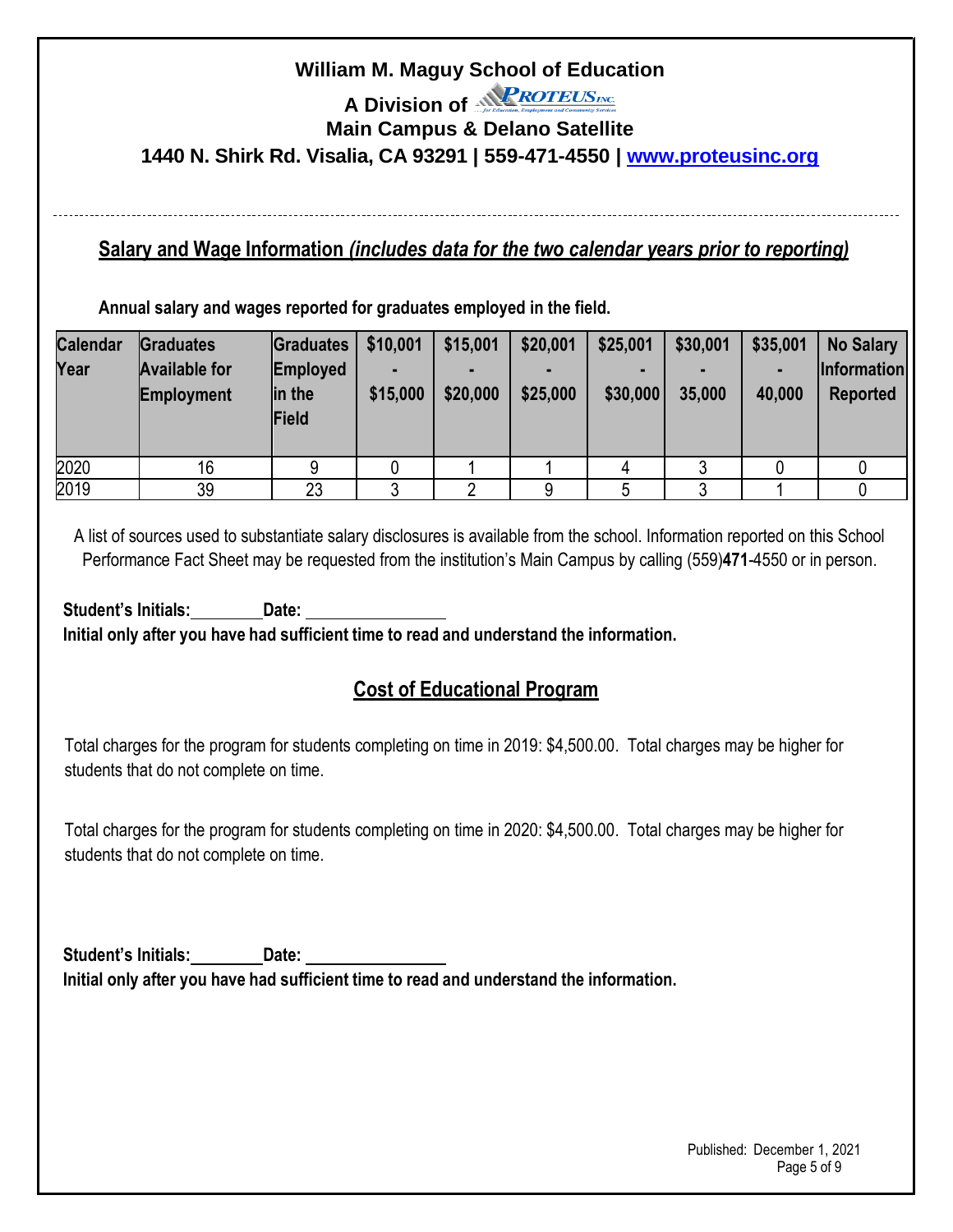A Division of *<u>AROTEUSne</u>* 

#### **Main Campus & Delano Satellite**

**1440 N. Shirk Rd. Visalia, CA 93291 | 559-471-4550 | [www.proteusinc.org](http://www.proteusinc.org/)**

#### **FEDERAL FINANCIAL AID PROGRAMS:**

Students at William M. Maguy School of Education are not eligible for federal student loans. This institution does not meet the U.S. Department of Education criteria that would allow its students to participate in federal student aid programs.

**Student's Initials: Date: Initial only after you have had sufficient time to read and understand the information.**

This fact sheet is filed with the Bureau for Private Postsecondary Education. Regardless of any information you may have relating to completion rates, placement rates, starting salaries, or license exam passage rates, this fact sheet contains the information as calculated pursuant to state law.

Any questions a student may have regarding this fact sheet that have not been satisfactorily answered by the institution may be directed to the Bureau for Private Postsecondary Education at 1747 N. Market Blvd., Suite 225, Sacramento, CA 95834, [www.bppe.ca.gov,](http://www.bppe.ca.gov/) toll-free telephone number (888) 370-7589 or by fax (916) 263-1897.

Student Name - Print

Student Signature Date

School Official Date **Date of the Contract of Contract Contract Official** Date Date Date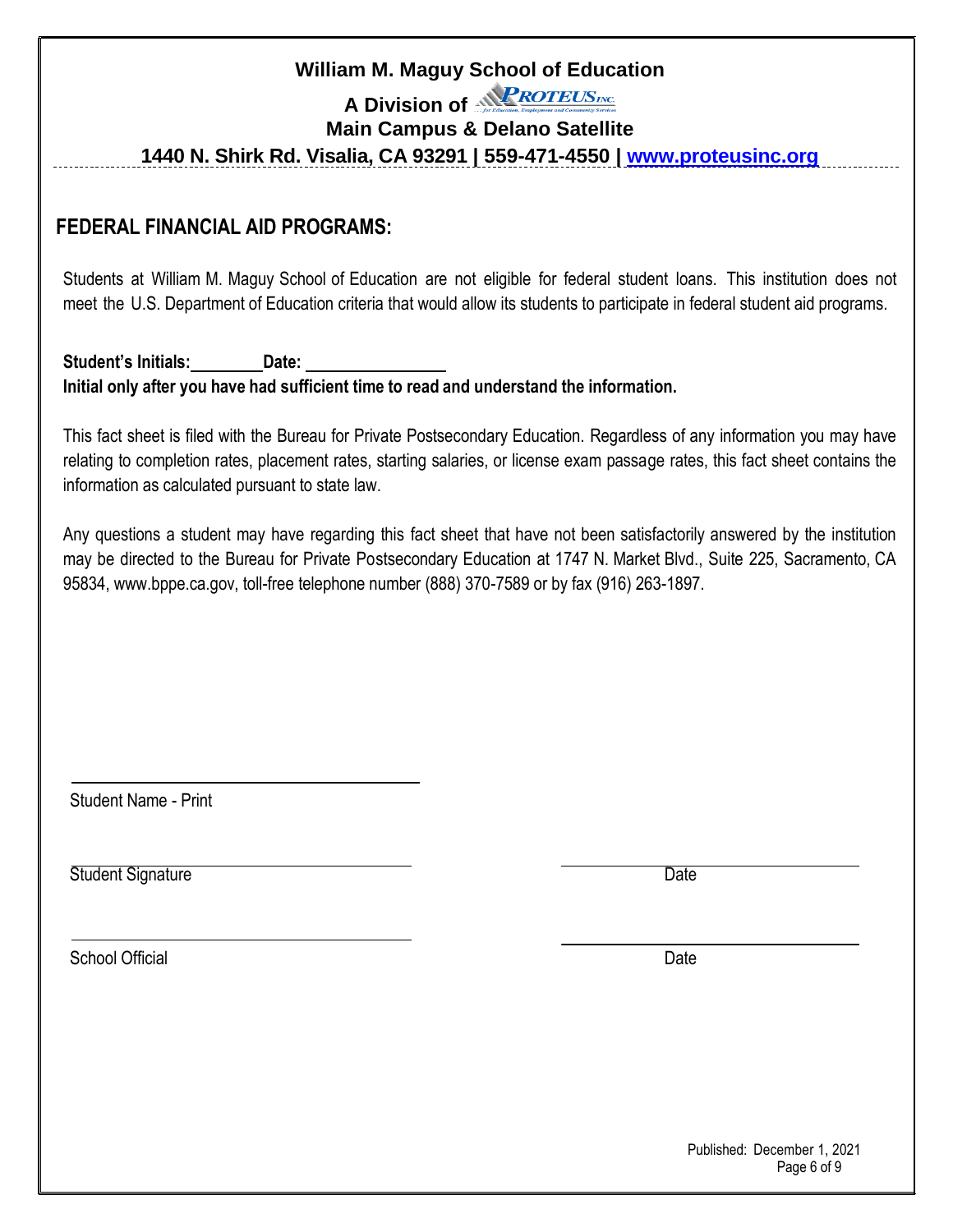A Division of *<u>AROTEUSne*</u>

#### **Main Campus & Delano Satellite**

**1440 N. Shirk Rd. Visalia, CA 93291 | 559-471-4550 | [www.proteusinc.org](http://www.proteusinc.org/)**

# **Definitions**

- "Number of Students Who Began the Program" means the number of students who began a program who were scheduled to complete the program within 100% of the published program length within the reporting calendar year and excludes all students who cancelled during the cancellation period.
- "Students Available for Graduation" is the number of students who began the program minus the number of students who have died, been incarcerated, or been called to active military duty.
- "Number of On-time Graduates" is the number of students who completed the program within 100% of the published program length within the reporting calendar year.
- "On-time Completion Rate" is the number of on-time graduates divided by the number of students available for graduation.
- "150% Graduates" is the number of students who completed the program within 150% of the program length (includes on-time graduates).
- "150% Completion Rate" is the number of students who completed the program in the reported calendar year within 150% of the published program length, including on-time graduates, divided by the number of students available for graduation.
- "Graduates Available for Employment" means the number of graduates minus the number of graduates unavailable for employment.
- "Graduates Unavailable for Employment" means the graduates who, after graduation, die, become incarcerated, are called to active military duty, are international students that leave the United States or do not have a visa allowing employment in the United States, or are continuing their education in an accredited or bureau-approved postsecondary institution.
- "Graduates Employed in the Field" means graduates who beginning within six months after a student completes the applicable educational program are gainfully employed, whose employment has been reported, and for whom the institution has documented verification of employment. For occupations for which the state requires passing an examination, the six months period begins after the announcement of the examination results for the first examination available after a student completes an applicable educational program.
- "Placement Rate Employed in the Field" is calculated by dividing the number of graduates gainfully employed in the field by the number of graduates available for employment.
- "Number of Graduates Taking Exam" is the number of graduates who took the first available exam in the reported calendar year.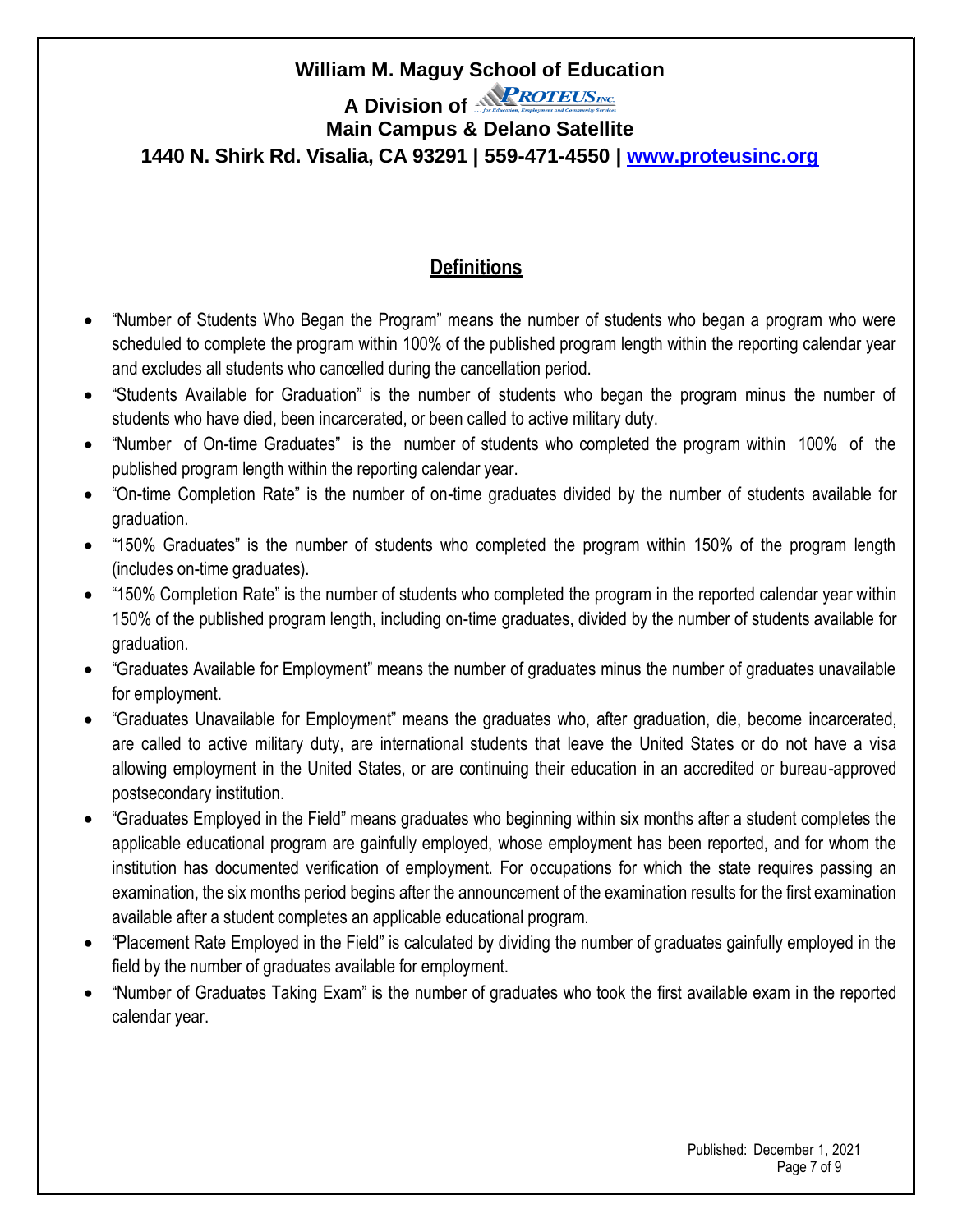A Division of *<u>PROTEUSING*</u>

#### **Main Campus & Delano Satellite**

**1440 N. Shirk Rd. Visalia, CA 93291 | 559-471-4550 | [www.proteusinc.org](http://www.proteusinc.org/)**

- 
- "First Available Exam Date" is the date for the first available exam after a student completed a program.
- "Passage Rate" is calculated by dividing the number of graduates who passed the exam by the number of graduates who took the reported licensing exam.
- "Number Who Passed First Available Exam" is the number of graduates who took and passed the first available licensing exam after completing the program.
- "Salary" is as reported by graduate or graduate's employer.
- "No Salary Information Reported" is the number of graduates for whom, after making reasonable attempts, the school was not able to obtain salary information.